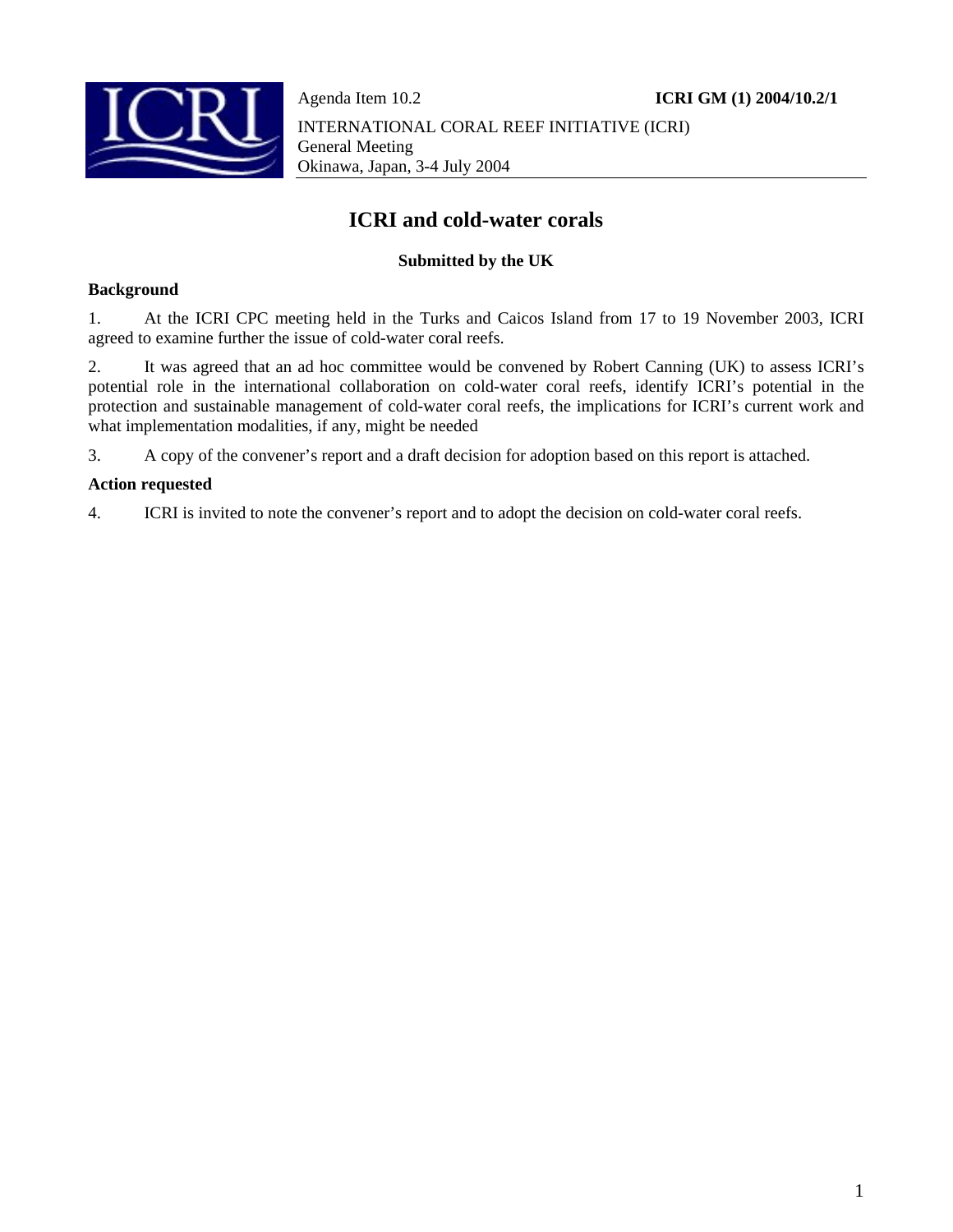## **REPORT OF THE AD HOC COMMITTEE ON COLD-WATER CORALS**

## **Background**

1. At the ICRI CPC meeting held in the Turks and Caicos Island from 17 to 19 November 2003, ICRI agreed to examine further the issue of cold-water coral reefs. It was agreed that an ad hoc committee would be convened by Robert Canning (UK). This would assess ICRI's potential role in the international collaboration on cold-water coral reefs, identify ICRI's potential in the protection and sustainable management of cold-water coral reefs, the implications for ICRI's current work and what implementation modalities, if any, might be needed.

2. A discussion paper was posted on the ICRI Forum by Robert Canning on 2 February 2004. This asked whether there is case for ICRI to extend its remit to include cold-water coral reefs and, if so, whether it is practical to extend its remit. It proposed a possible way forward as the basis for discussion. Views, thoughts and comments from ICRI members were requested by the end of March 2004.

### **Consideration**

3. Only three responses were received by 1 May 2004 to the questions raised and the proposed way forward. All were in favour of the proposal. It is assumed that other ICRI colleagues are content with the proposed way forward based on the carefully thought through proposal on which views were invited. On this basis and in light of comments made, the ad hoc committee concludes that:

- Cold-water coral reefs are rich in biodiversity. They are also impressive in terms of size, structure and intrinsic beauty. Unfortunately they face a range of threats from human activities. These threats, such as climate change and unsustainable fishing are often, but not always, the same as for tropical corals. There is less of a link to food security and poverty eradication than there is with tropical corals.
- Cold-water coral reefs are highly relevant to ICRI's Call to Action. ICRI's mandate is to conserve coral reefs and related ecosystems. Its original focus was on tropical ecosystems with coral reefs as the key drawcard alongside mangrove forests and seagrass beds. Cold-water coral reefs were not considered at the time – not because they were not considered important but because little was known about them when ICRI was established in 1994 and tropical ecosystems were on the global agenda at the time.
- A range of international fora and international agreements have noted the vulnerability of cold-water coral reefs and related ecosystems. These include the OSPAR Commission for the Protection of the Marine Environment of the North East Atlantic and the Seventh Conference of the Parties to the Convention on Biological Diversity. Specifically, the  $4<sup>th</sup>$  meeting of the United Nations Open-ended Informal Consultative Process on Oceans and the Law of the Sea in June 2003 "invited ICRI and other relevant bodies to consider incorporating cold-water coral ecosystems into their programmes of activities."
- There is currently no global framework under which governments and stakeholders can discuss and co-operate on further international work on cold-water coral reefs. ICRI can therefore play an important role in raising awareness and recognition of cold-water coral reefs and the threats that they face, encourage additional study and monitoring of cold-water coral reefs and identify opportunities for capacity-building.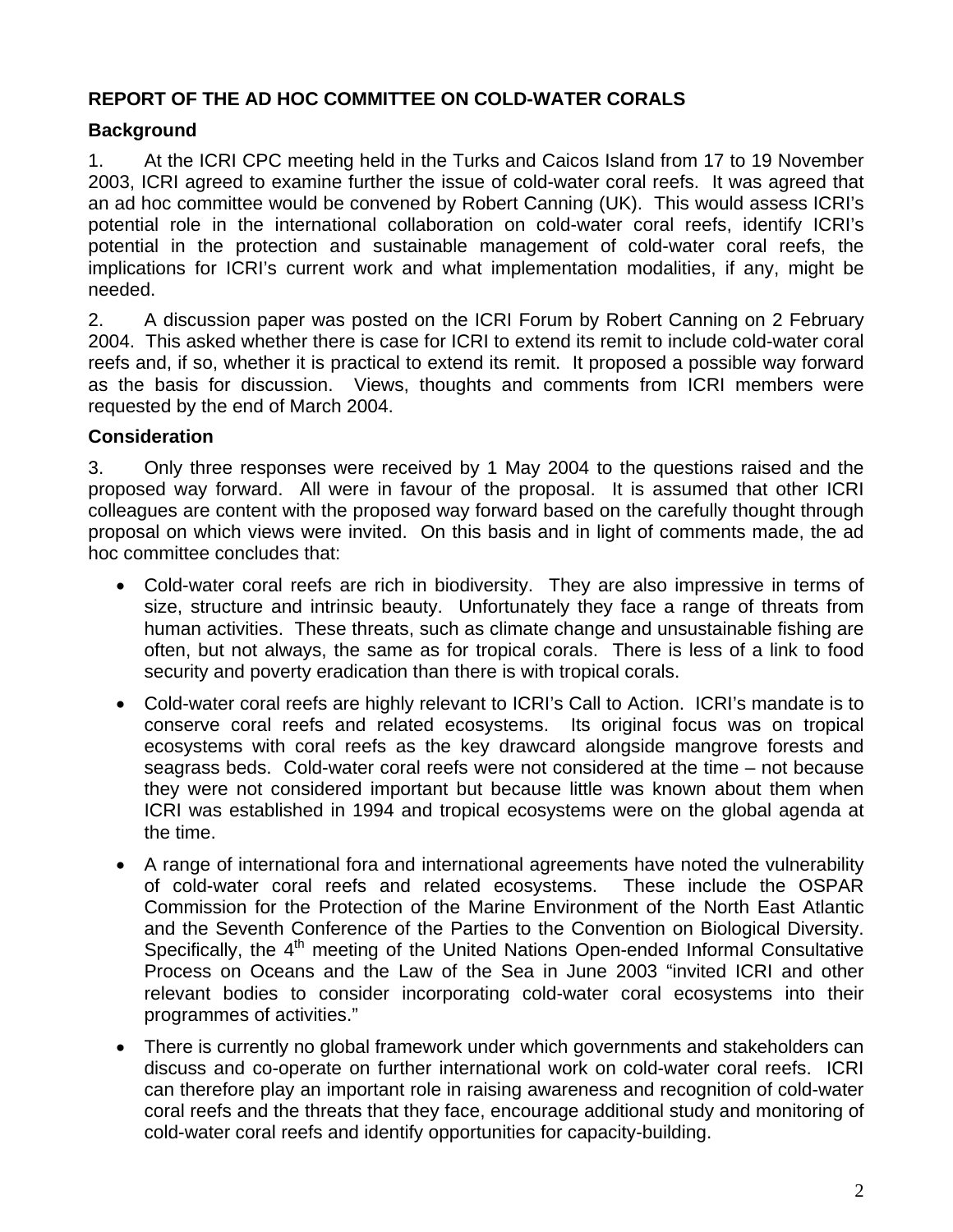- In addition, ICRI can play an important role in calling upon competent authorities and other bodies to take appropriate action to conserve, protect and manage cold-water coral reefs and related ecosystems in a sustainable way. This would mirror ICRI's current work on tropical corals. ICRI would be well-placed to become the coordinating forum for exchange and discussion of ideas and measures etc.
- It will be necessary to establish a Working Group and related work programme to deliver these objectives. This will require a convener and the participation of ICRI members. In addition, the Working Group will need to review ICRI's Renewed Call to Action, the Framework for Action and any other relevant ICRI Decisions or documents that might need to be revised and/or complemented.
- The inclusion of cold-water corals in ICRI's remit provides a valuable opportunity to encourage countries with cold-water coral reefs to join ICRI and contribute to delivering its goals and to share wider expertise. This would strengthen the international standing of ICRI, both from the tropical coral reef and cold-water coral reef perspective, and provide an opportunity to secure additional resources.
- It is practical to extend ICRI's remit to include cold-water coral reefs because additional resources to develop and take forward a programme of work will be provided by new ICRI members who join ICRI specifically because ICRI has widened its remit to include cold-water coral reefs. This will ensure that ICRI's work on cold-water corals is not at the expense of its current ongoing work on tropical corals.
- It is noted that there is potential concern that including cold-water coral reefs in ICRI's work could mean that less time was available at CPC meetings for discussion on tropical coral reefs (or that CPC meetings needed to be lengthened). However, those who commented on the proposal did not see this as an obstacle and it is unlikely to be problematic to set aside adequate time at CPC meetings to review progress (for example, there could be an additional session for cold-water corals).
- The ICRI Secretariat would need to consider whether a separate session on cold-water coral reefs – in addition to an update - was required at CPC meetings. Regional meetings on cold-water coral reef issues would also be a further possibility that would need to be explored.
- Whilst there would appear to be clear benefits from extending ICRI's remit to include policy and management issues relating to cold-water coral reefs, the Committee agrees with the views expressed by Clive Wilkinson that including the monitoring of cold-water coral reefs within GCRMN's portfolio is "not an easy option at the moment". This is because the GCRMN runs mostly on in-kind contributions and very small injections of cash. However, the cold-water corals working group could assist GCRMN in coordinating any information required by GCRMN on monitoring cold-water coral reefs.

4. These conclusions and a first draft of the related decision were placed on the ICRI Forum on 17 May for any additional informal comments by the end of May ahead of submitting the proposals to the CPC meeting in Okinawa on 3 and 4 July 2004. No additional comments were received.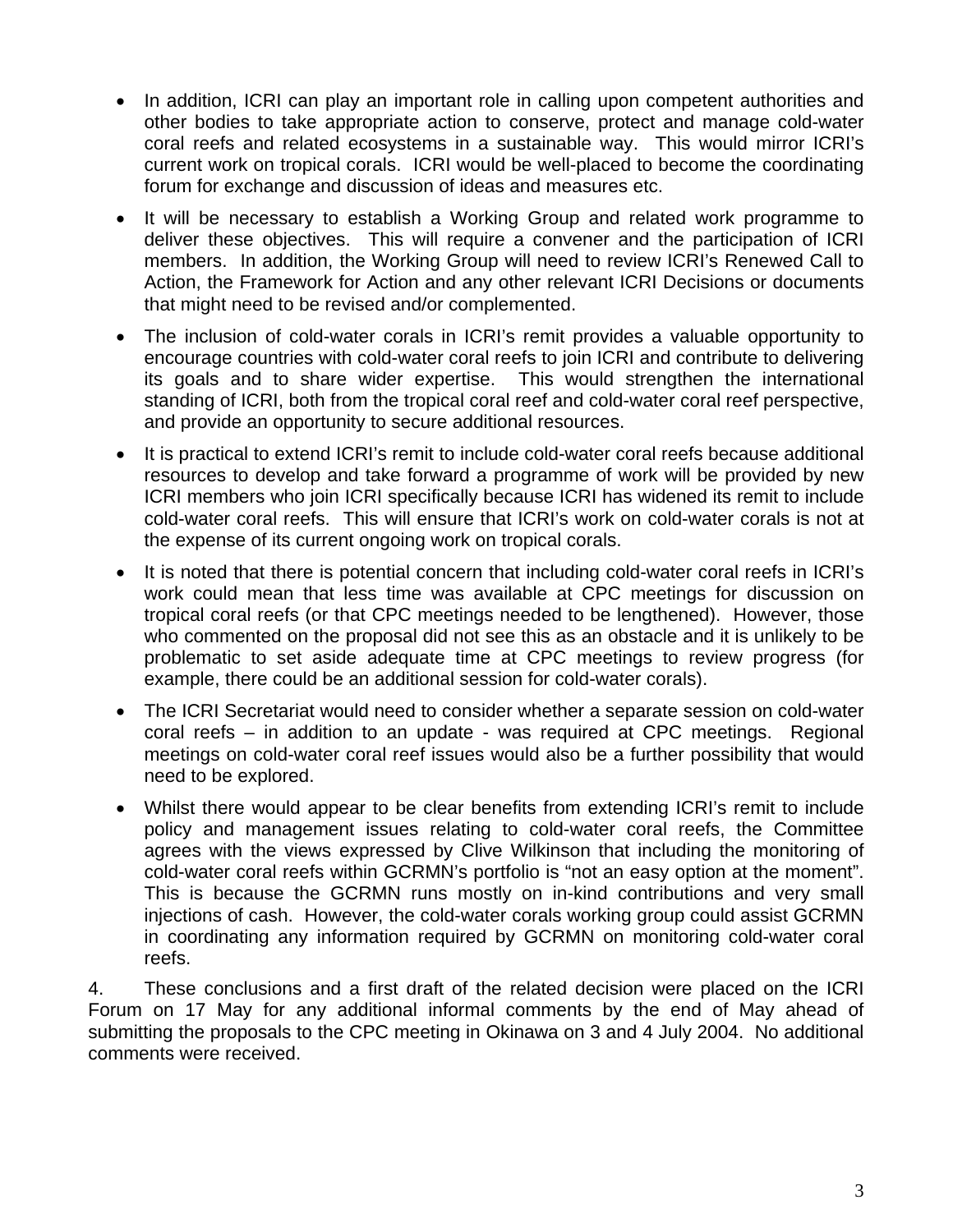### **Conclusions and recommendation**

- $\triangleright$  ICRI has considerable potential to promote collaboration and action to help to better protect and manage vulnerable cold-water coral reefs and related ecosystems (as it does tropical coral reefs).
- $\triangleright$  ICRI's work on cold-water corals would be additional work rather than be at the expense of tropical coral work. There is no reason to believe that including cold-water corals within ICRI's remit will lead to less funding or consideration of tropical corals.
- $\triangleright$  A working group and related work programme will need to be established and progressed. This should cover policy and management issues and not include specific monitoring or assessment issues that are taken forward within the framework of GCRMN.
- $\triangleright$  That ICRI adopts the attached decision as the basis for including cold-water coral reefs within its remit.